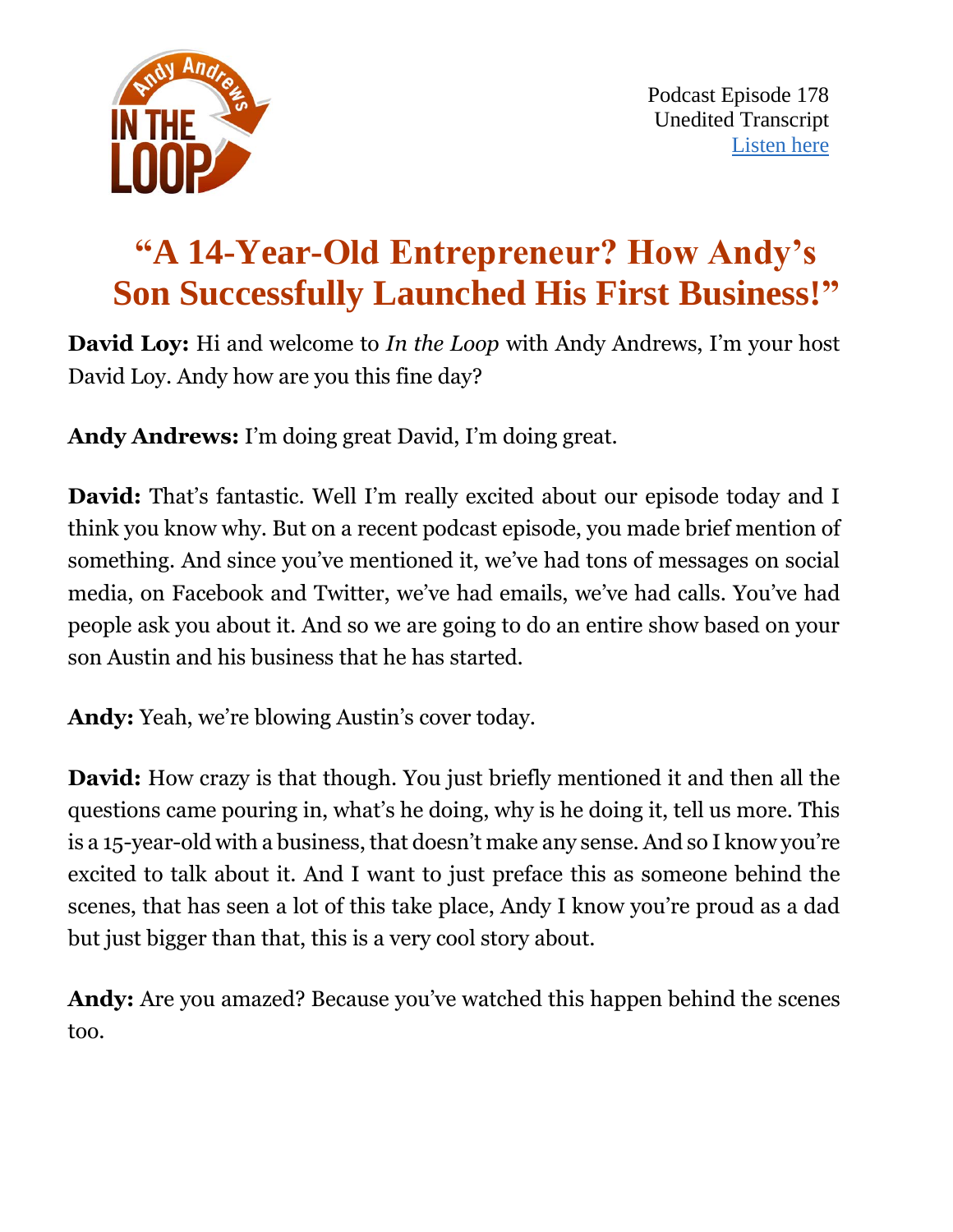**David:** Yes, exactly. So I mean, everybody listening, I know you're going to hear a proud dad talk but there is so much value in this story. So Andy let's talk about Austin and his business. First of all, I guess tell us what is he doing and I don't know, just.

**Andy:** Here, let me just tell you, the name of the business is Sporty Citrus, S-P-O-R-T-Y C-I-T-R-U-S. That's the name, Sporty Citrus. And the website is sportycitrus.com.

**David:** sportycitrus.com

**Andy:** Yeah. I'll tell you right off the bat, so that you kind of have an idea, I mean, you know that we've all been kind of interested in citrus and after the hurricane, 10 or 12 years ago, when it wiped us out, it killed every tree in our yard and we started back. Austin at that point really kind of came to me and said, dad, what kind of trees are we gonna plant? And he was just a little kid then. And so I, I don't know what kind of trees should we plant. And he said, plant trees that will do something. If we're gonna plant trees, might as well plant trees that will do something. And I said, what do you mean do something? Climbing trees? He said, no, like orange trees, and grapefruit trees. And I was like, well alright. So we planted a couple and planted a couple of more. And he got so interested in them. And of course now we have 46 citrus trees in our yard, front and back, and side, and over here in pots, and on the deck in pots, everywhere.

**David:** And for anyone that has been following you on Facebook over the years, you've posted several pictures of some of these trees, in the past. This is, like you said, it's not anything new.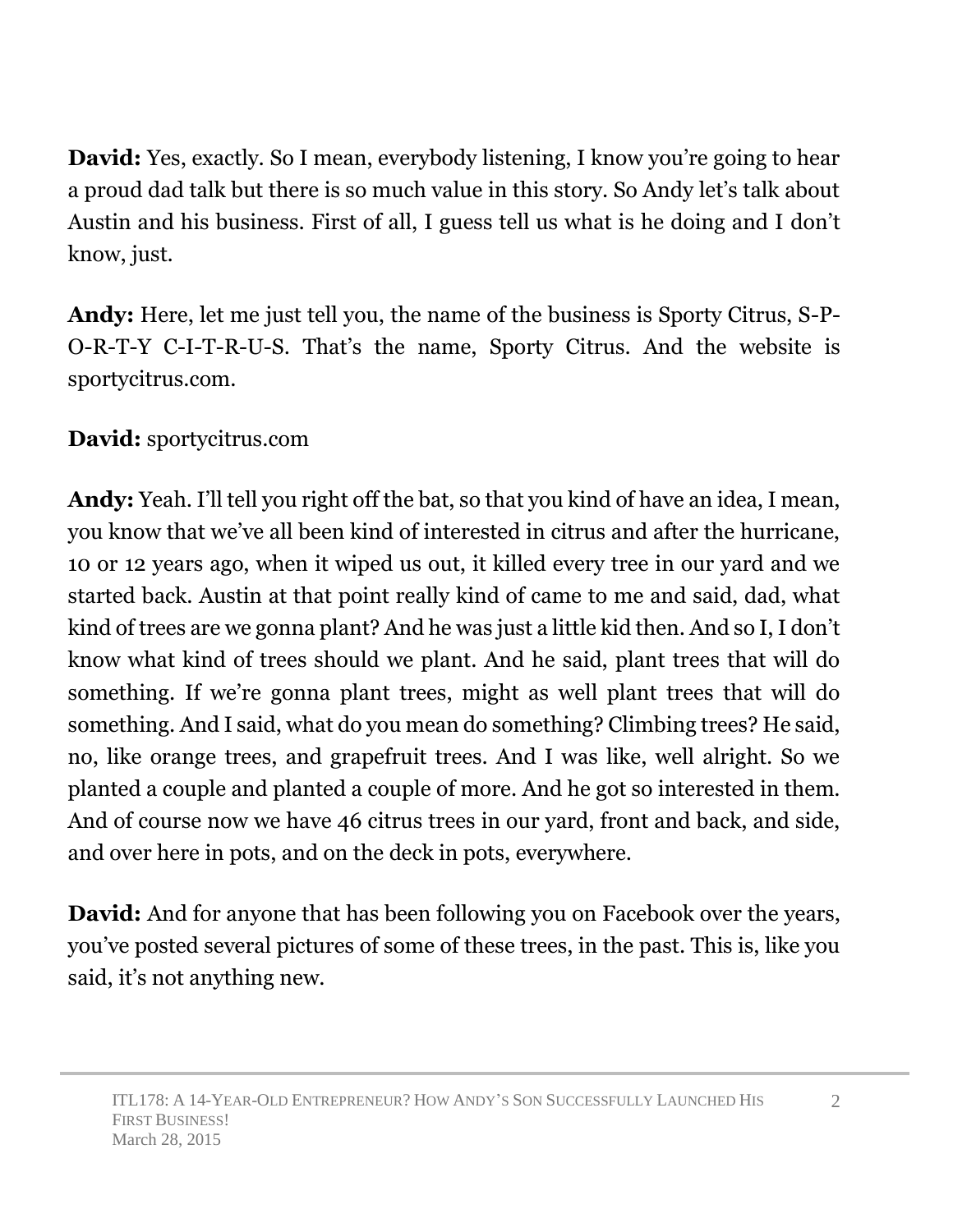**Andy:** Yeah. And so, in any case, a couple of years ago, you know, I had really kind of figured something out, that I was helping some people with. And still help some people. I put parts of this in *The Noticer Returns*. Because I am still just very convinced that we have something that people can absolutely go from ground zero and make money and start their own business. I mean, I haven't really found the avenue or the television show that'll let me talk about it or whatever, but man, I really think we have something here that is just the answer for so many people. Because people talk about, well I can't get a job, I can't get a job. Hey, really, do you want a job anyway? Wouldn't you rather have your own business and make as much money as you wanna make? And be in charge of your time? And so, really, I develop the idea starting and Austin would hear me because I talk about this stuff around the house. You know, what about this, and you know, let's talk to this guy. And so I started asking people, hey, what is it that you would do, if money were no object and you didn't have to work or you know, just got up every day and do whatever you want to do, what would you do? And you know, what value does that have for other people? And I'm not saying how can you get a job doing it, I'm saying what value does it have for other people? The value. And then the third part of it, is prove it because if you can prove the value of something that you know or something that you do, something that you are, if you can prove that value to other people, you'll never be without work. You'll never be without the opportunity to help people and be paid for it and probably have to hire a lot of people because people beat down your door. And so, I really, I proved this with a bunch of different individuals. One day I'm in my office and Austin comes in and said, dad, can I talk to your for a second? I said, sure. And this was a couple of years ago David, right.

### **David:** Right.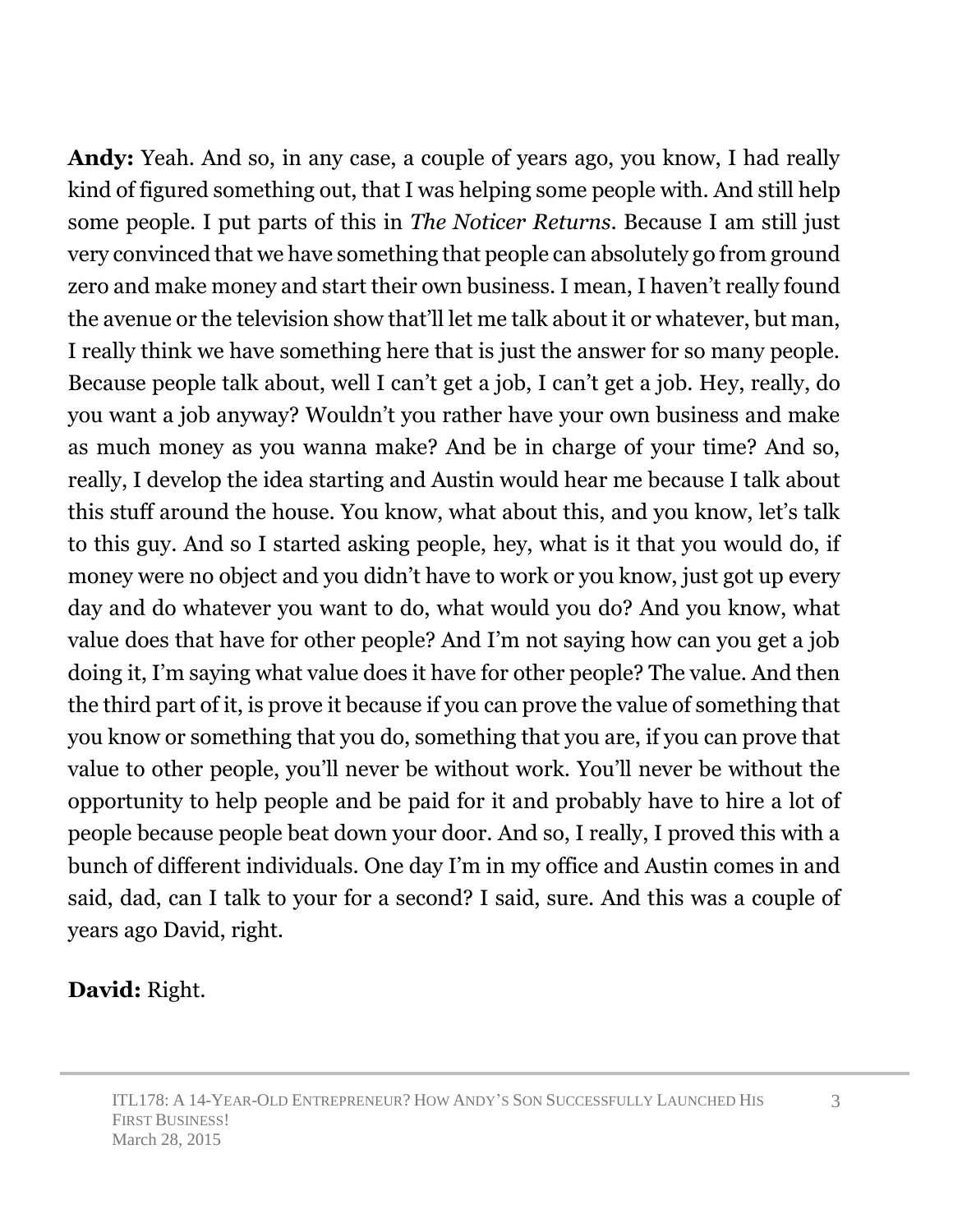**Andy:** And he says, dad you know how, and so at this point he's 13. And so, he said, dad you know how you say that if you know something valuable or if you can prove value to other people, that you can have your own business? And I said, right. He said, well, I think I know something valuable. And I said, really? Like for other people? He said, right, for other people. And I said, well what? He said, well when I tell you, can I have my own business? And I said, you know, I'm thinking, dude you're 13. I mean, I was kind of thinking that. And I said, well sure, I'm sure you can. But let's figure out what, what do you have here. And he said, dad, you know how people want fruit trees around here, people want citrus trees around here. And you know, they'll go to Home Depot and buy a tree or go to Lowe's and buy a tree or go on the internet and buy citrus tree, and they go stick it in the ground. And it doesn't grow correctly and even if it does grow, it doesn't produce fruit. And so these people, they see ours and they say, hey, how are you doing this? How's this happening? I have a fruit tree and it doesn't do anything. And dad you know, Austin's telling me this, man he's passionate when he's telling, he said, dad, you know, I have done so much with these trees that when people ask me why their trees are this or why they're that, I usually know what the problem is before I even go to see the tree. Because you know, it could only be several things. And I've already experienced those things. I said, right. He said, and most of these people not only do they not really know what to do, they don't have the time to do it. And he said, so, what if I managed fruit trees, if I managed the citrus trees for people here in our neighborhood. And I said, hm. Like what would you do? He said, well, you know, a fruit tree is kind of like a puppy. If you live with the puppy, you don't really see it growing, but there are things you have to do every day with that puppy to make sure. And then people pop in you know, every several months and go, wow, the dog is getting huge. He said, but it's these little bitty things that you do every day. And he said, fruit trees are kind of the same way. And he said, so, most people, and it doesn't take a ton of time, it just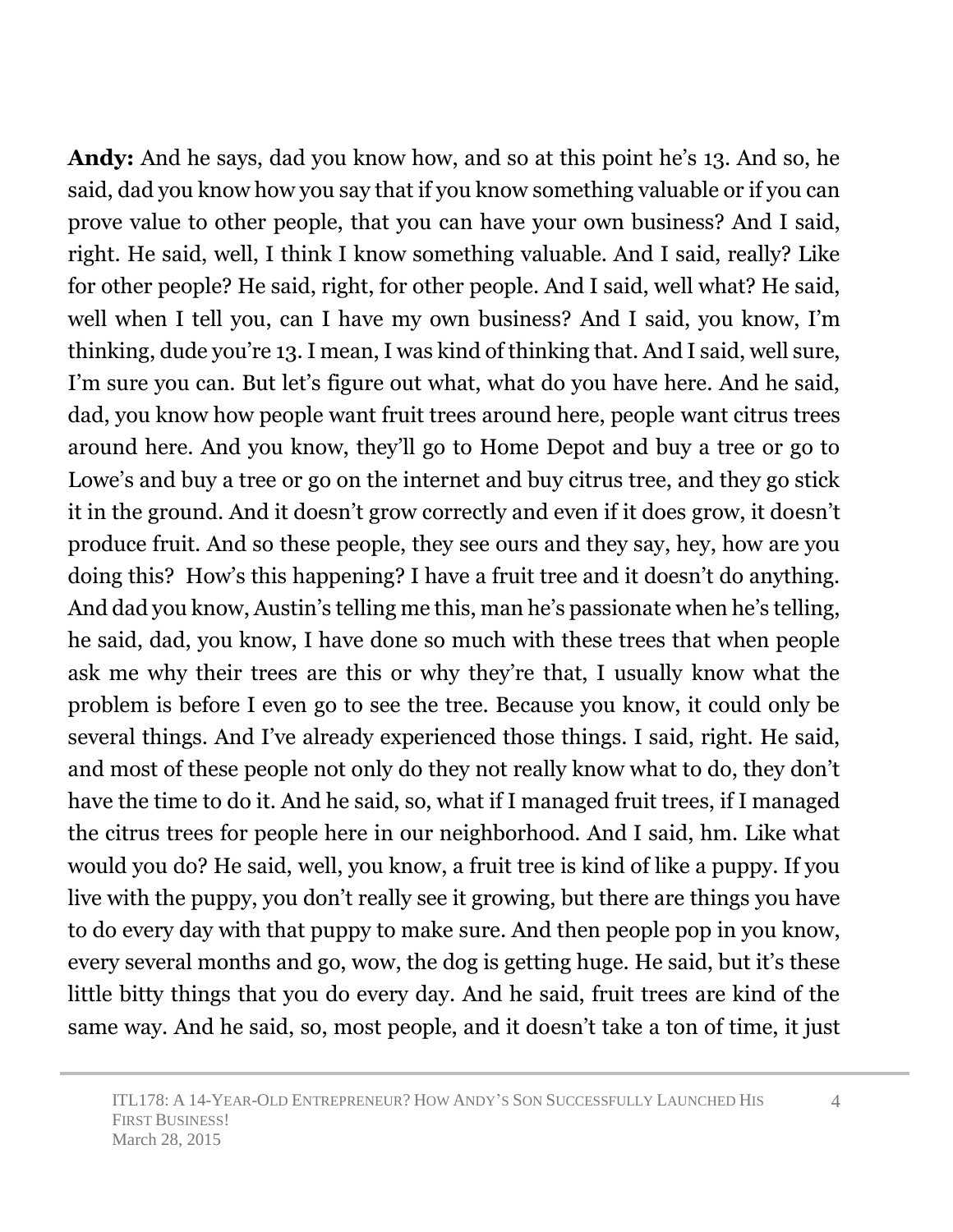takes the knowledge. And most people don't know and even if they did know, they just, they're busy and they have big yards and they're just probably not going to do it. And he said, landscapers, he said, landscape people, they do a great job at what they do. But they treat citrus trees like they treat all trees. And if you do that, you're not going to have fruit. And I said, wow. You know, because now he's telling me stuff I don't even know, and so, I'm not asking any questions. And so, he said, so what do I do, how do I start a business? I said, well, I think, for this kind of business, obviously, you want to have people know and have, I guess, a business card. And you might want to a website, so that can answer a lot of questions so you don't have to answer every single question. And you know the business card can simply. So you know, just do a couple of basics like that. And here's what he does. He goes and talks to Robert, our Robert D. Smith. And he calls him uncle Bob. And so uncle Bob sends him a bunch of stuff to read. And says, just about a business, about discipline, that kind of stuff. And he says, read this and then jot down some questions and after you read it, we'll talk. And so Robert kind of gave him a few guiding things and then we connected him with website guy and with Brandon, the graphics guy. And so, and you know, I said, now, this is not unlimited budget, this is a part of your, I said, you've got some money saved so this is stuff you have to pay for. This is not, this doesn't just come out of the air, just because they work with dad. And he said, right, I understand. And so, you know, long story short here, on this part of it, you know, they worked through the website and what the pricing would be and what he offered and all like this. And they got this website up. So now he's kind of ready to go. Now he's 13 right, at this point. And I kind of think, ok, he's fixing to go, just stumble out there. Well Austin says to me, this is pretty cool, he says to me, dad, I think I want to get a couple of clients and keep it at that for you know, six or eight months or so. And I said, you know, because I'm thinking, aren't you wanting to make some money here? Because I know why he's doing it. I mean, he's doing this whole thing because at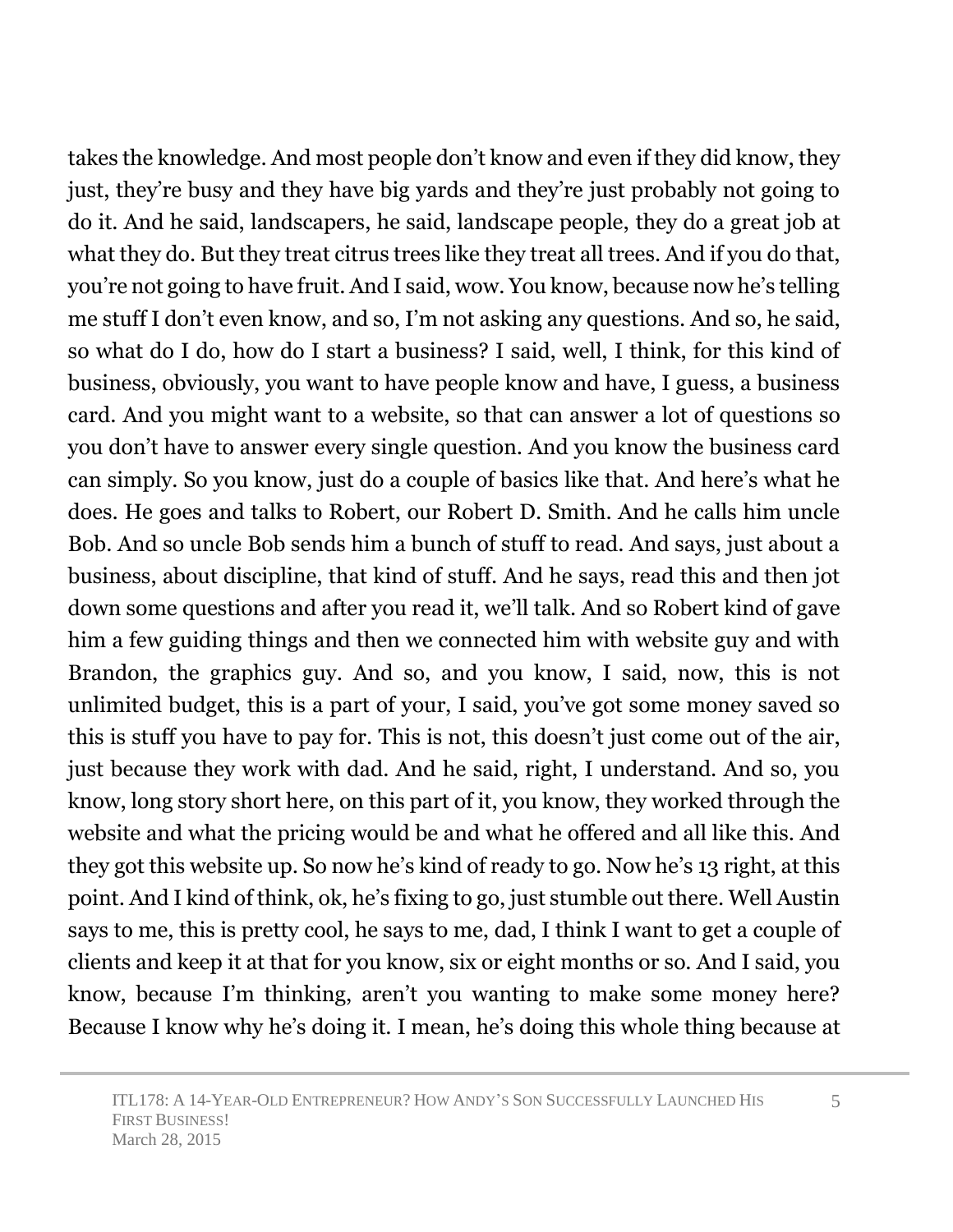13 he's becoming very aware that at some point he's gonna be 16. And he's very aware that I am not buying him a car.

**David:** And he was planning ahead, even two years ago.

**Andy:** Yeah. So whatever money he has when he's 16 that he wants to put on a car, it's his deal. It's up to him. And so, but he's very aware of this. And so, when he tells me, I wanna get a couple of clients and only work with them for a few months, I said, really, now why is this? He said, I figure my first couple of clients will be friend of ours. And I know a lot about citrus. I know what to do with these trees. He said, but I'm just learning about business and obviously I'm still learning about dealing with people. And he said, and so, if we have a couple of friends that are my clients, they will tell me if I screw up some way. And they'll let me know or let me know a different way or what they wish I had done. And he said, that way, I'm not full bore. He said, dad, you know how you and mom say that here in Orange Beach, when a restaurant opens up, I love that he put this together. He said, you and mom say, that in Orange Beach, when a restaurant opens up, that they make the mistake sometimes of rushing to open up. And they open up before they're really ready. And all the local people go to the restaurant and the service is horrible and the food's not good. And that's it, they never go back.

**David:** They miss their chance.

**Andy:** Yeah. And if they had just gotten everything right, you know, they would've succeeded. And I said, that's right. He said, well I want to make sure I'm not opening my restaurant too quickly. And I said, ok. So he, you know, miss. Stephanie Loper became his first client, and then Carson and Cindy Kimbrough. And so then, get this David, I thought this was very, very cool. He comes to me and like, maybe 4 months in, now, he's messing with these trees weekly, he's going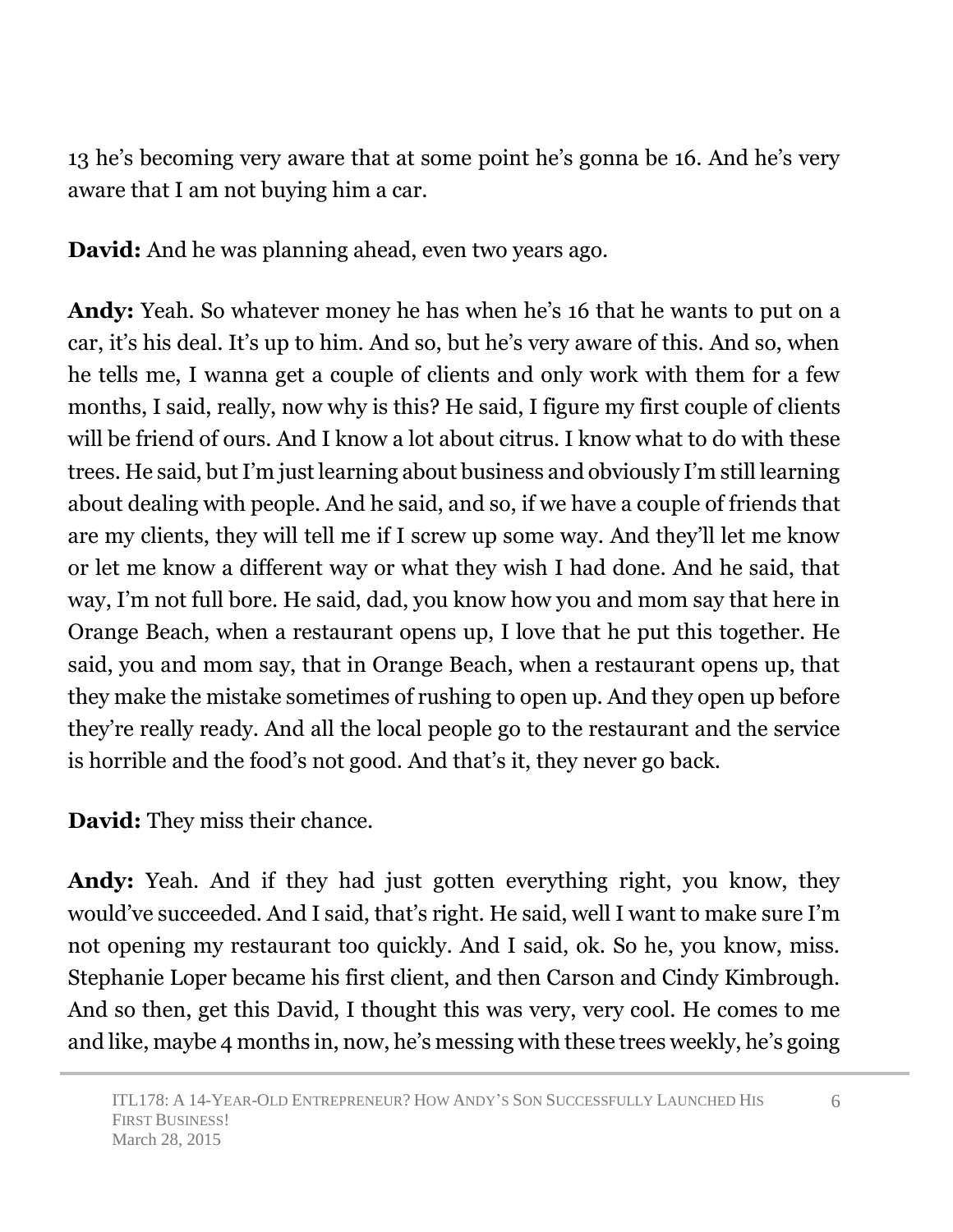over once a week. And he says, dad, your third thing that you say is prove the value, right? I said, right. He said, I'm not sure I'm doing a good job of proving my value. And I said, what do you mean? And he said, well when I go over to Mrs. Stephanie's house, you know, she is never there. She's at their business. And so, she's never there so I go over after school and when I work on her trees, she's never there. And so, I never see her. Which means she never sees me. And he said, you know, the trees are like puppies, right. I said, right. It's little bitty things that I'm doing so that months from now we're gonna have a lot of fruit. And he said, but it occurred to me, I wonder if in her mind, she's like, wow, I paid this kid for a year contract, and I don't know if he's ever come back. And he said, of course I'm there but she doesn't see me. And he said, so here's what I'm thinking. You know how when we're in a hotel, the things that hang on the door, the do not disturb things. I said, right. He said, what if I have one of those made up and on the front of it, I can, every time I go, I can hang it on the door. And on the front of it, it says, your trees have been visited by your Sporty Citrus representative. And he said, and then on the back, turn it over, and I've got all the different things, all those different things, like 20 different things that you do during a course of the years. And you're doing five or six of them every time you go. And he said, so I can check the things that I did that day and I can sign it at the end. So she can look on a back and see, wow, this is what he did, he was here and this is what he did with my trees. And he said, and that would be a way of proving that value.

I said, that's great. So he did that. And so as time rolled on, I don't mean to make this so long David, but the couple of things were key. One is, he started thinking, ok, our neighborhood, you know, now, he's 14, and he's thinking, our neighborhood, because some people are starting to find out around here that he's doing this and so there are people in Orange Beach that say, man, could you come and do something with our trees. And Austin says, well, I don't, I can't drive. I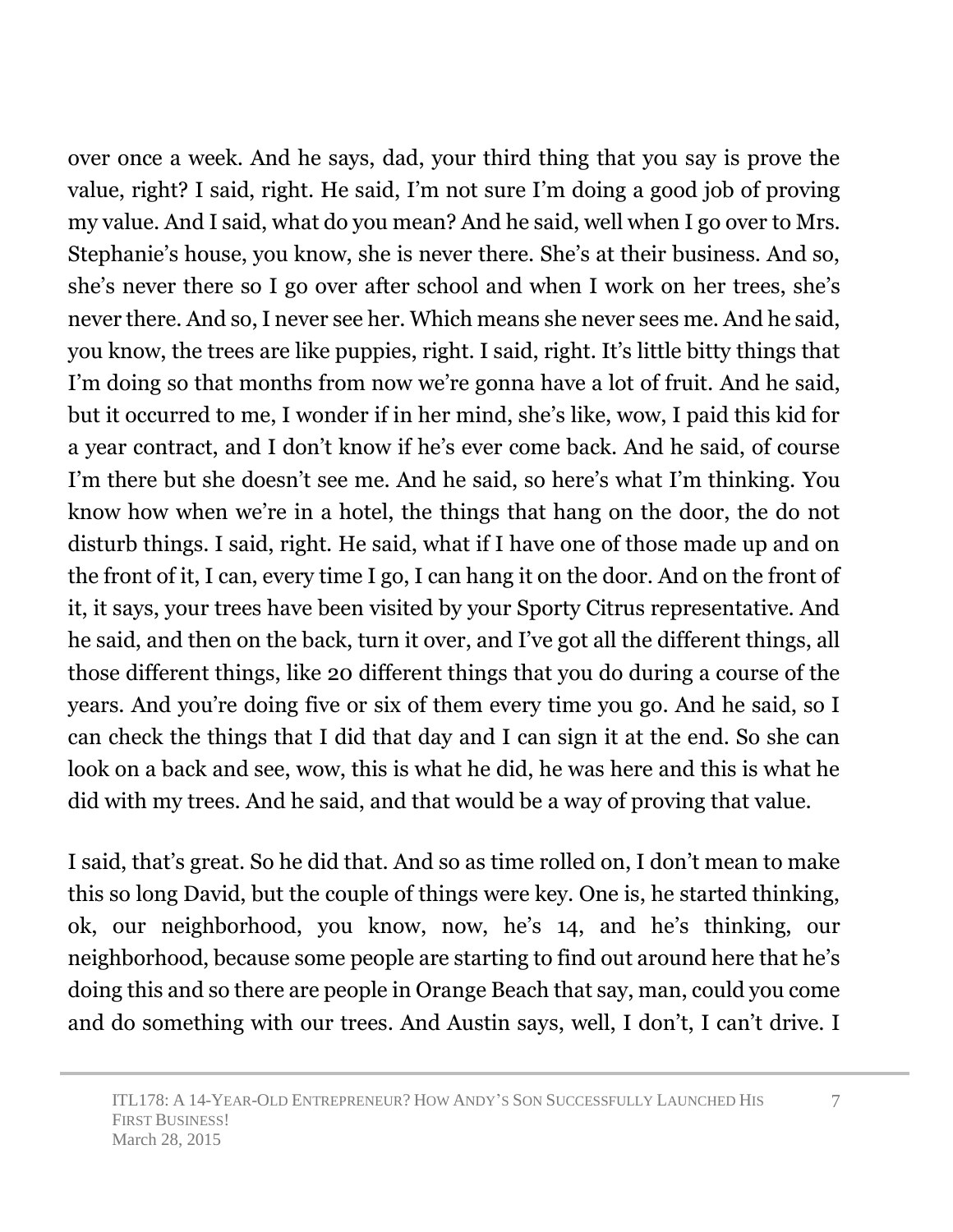mean, here in our neighborhood, he bought a little, what do you call it, a trailer for his bicycle.

**David:** Like a flat bed kind of thing?

**Andy:** No, no, it's a trailer for his bicycle.

**David:** Oh, ok, I got you.

**Andy:** And he would pedal around the neighborhood and with his equipment in this little trailer. So then he says, dad, you know, if I had a little boat. Oh by the way, he didn't have a telephone, ok. Austin didn't have a telephone, and you know, 12, 13, you know, everybody else got phones when they're 10. But we said, Austin, when you need a telephone, you can get a telephone. I said, but right now, I mean, you're never anywhere by yourself, you're with adults. And so even though everybody had one, there wasn't any need for one. And so when he gets the, ok, I'm going to business, he said, dad I need a telephone. I said, yes, you're right. And so, but so, in any case, at one point he says, you know, if I got a little boat, if I just got this little boat, he said, there is almost nowhere in Orange Beach that I couldn't go. And it would expand my marketing area. And I said, ok, alright. And of course he's 14 so he went to the coast guard thing, sat there, did…

**David:** And he was the youngest in the class, wasn't he?

**Andy:** Yeah, youngest in the class. And an all day thing, and took the test, which took an hour. And got his license and so all like this. So now he expands. Then the city finds out, Tony Kennon, the mayor finds out, that Austin's doing this and he said, man, we got several orange trees in the city and they don't do anything. And what is going on? And I said well call Austin. And he called Austin and had Austin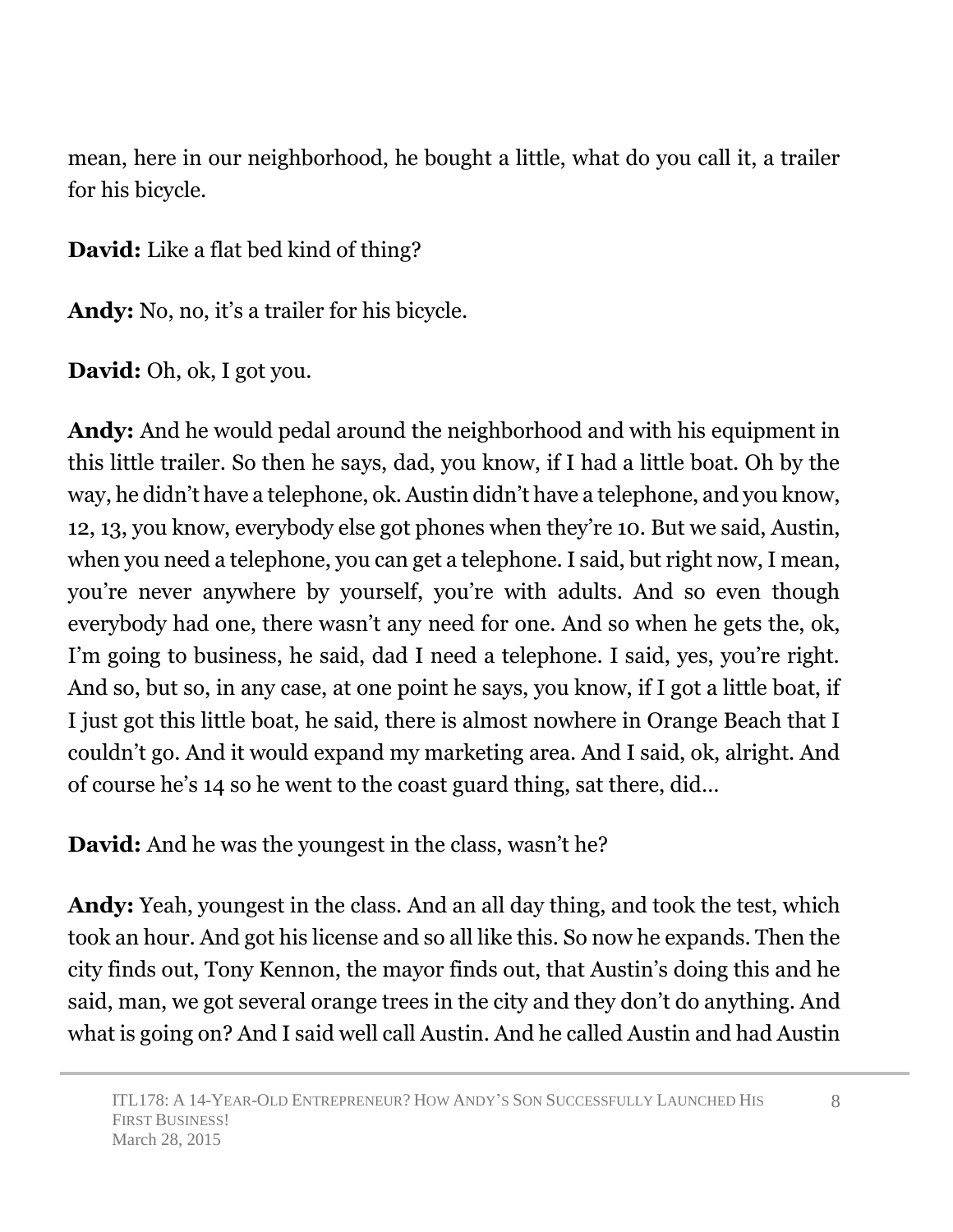come speak to the city council. And I'm like sitting in the back of the room, I'm kind of amazed. So Austin kind of tells the thing and…

**David:** How about a role reversal there, for you to be watching him on stage?

**Andy:** Yeah. So Austin sat there and then Austin got through and says thank you and starts to walk away. And the mayor says, wait, wait. Austin comes back to the podium you know, and they ask him a few questions. So then right in front of Austin, he says, well, I make a motion that we enter into conversation with Austin about a contract for the city. And so all of a sudden, you know, Austin comes back and says, dad, they're wanting me to do their trees. And I said, yeah, I think so. And so, then I'm gone and a couple of days later, somebody calls me and says, have you seen the paper? And I'm like, no, what about the paper? They said, Austin speaking to the city council is on the front page above the fold, color picture. You know, young teenager putting the orange into Orange Beach. And so, all of a sudden, you know, he's the youngest contractor in the history of the city of Orange Beach.

**David:** And bringing oranges back to Orange Beach. I mean, that's huge.

**Andy:** So, he expanded and he had a guy. And so we took him, we drive him to a couple of the things but now he's big thing. Now here's probably one of the most important lessons for people that are wanting to make money, that a lot of it, is a mind set. You know, Austin asked me about some people that we know, that they're very wealthy. And it's kind of an odd business that they have. And Austin says, how did they come up with that, how did they do that? And I said, Austin, I'll tell you exactly how they did that. I said, all they did was they solve somebody's problem. That's what they did. And he said, what do you mean? I said, well you know, it's a type of insurance, is what it is. And I said, these people are sitting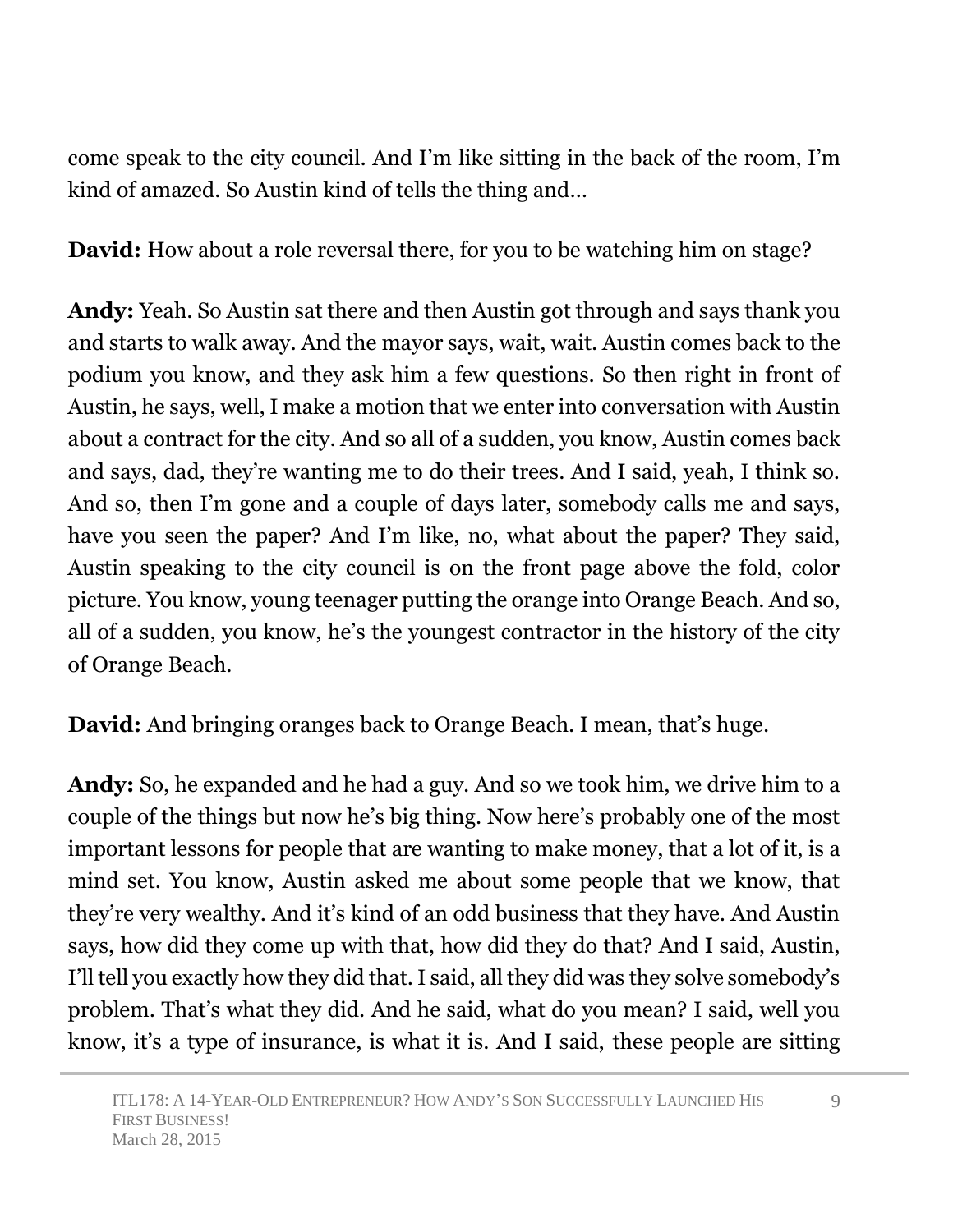around, I guarantee you, a bunch of them sitting around, somebody complaining about, I can't get this insurance for this and this, I can't believe I can't find this. And you know, those brothers and that dad got together and said, hey, we can do this. So because nobody else did it, they solve that problem and made a ton of money. And I said, everywhere, everywhere you see huge value for people, and huge incomes. I said, how would you like to have a penny for every ten bandages that sell in the world? I said, well, somebody makes it, because, everybody was sitting around going, I wish I could cover this cut. And people were wrapping tape on it and people holding gauze on it. Well somebody came up with the idea, taking some tape and a piece of gauze and they have bandages. I mean, somebody, you know, people picked at their teeth with sticks for years and years until somebody whacked some string and said, look, here's how you do this. And so, you know, who ever it was who invented dental floss, I mean, it's just, all they did was solve a problem.

### **David:** They solve the problem.

**Andy:** And so I said, Austin, you just need to solve problems. If you want to grow and help people and inspire people, just solve problems. So let me tell you the problem he's solving right now. This is amazing. A couple of people found out about this that are out of our area. One was a lady that is, she's a makeup artist in Dallas, Texas. And I was doing a television thing out there and she was working on me, which is a lot of work. And so we're just jabbering about it and I'm excited about this. Well next thing you know, Austin says, dad do you know so and so? And I'm like, no. Well she says she knows you. And I said, well you know Aus, I. He said, she's a makeup person from Dallas. I said, oh, ok, how do you know about her? And he said, well she sent me a message on my website. I said, really? Well I talked about it so I guess she's gone on, she's looking at your website. He said, no, she wants me to help her. I said, oh. He said, I don't know what to say. You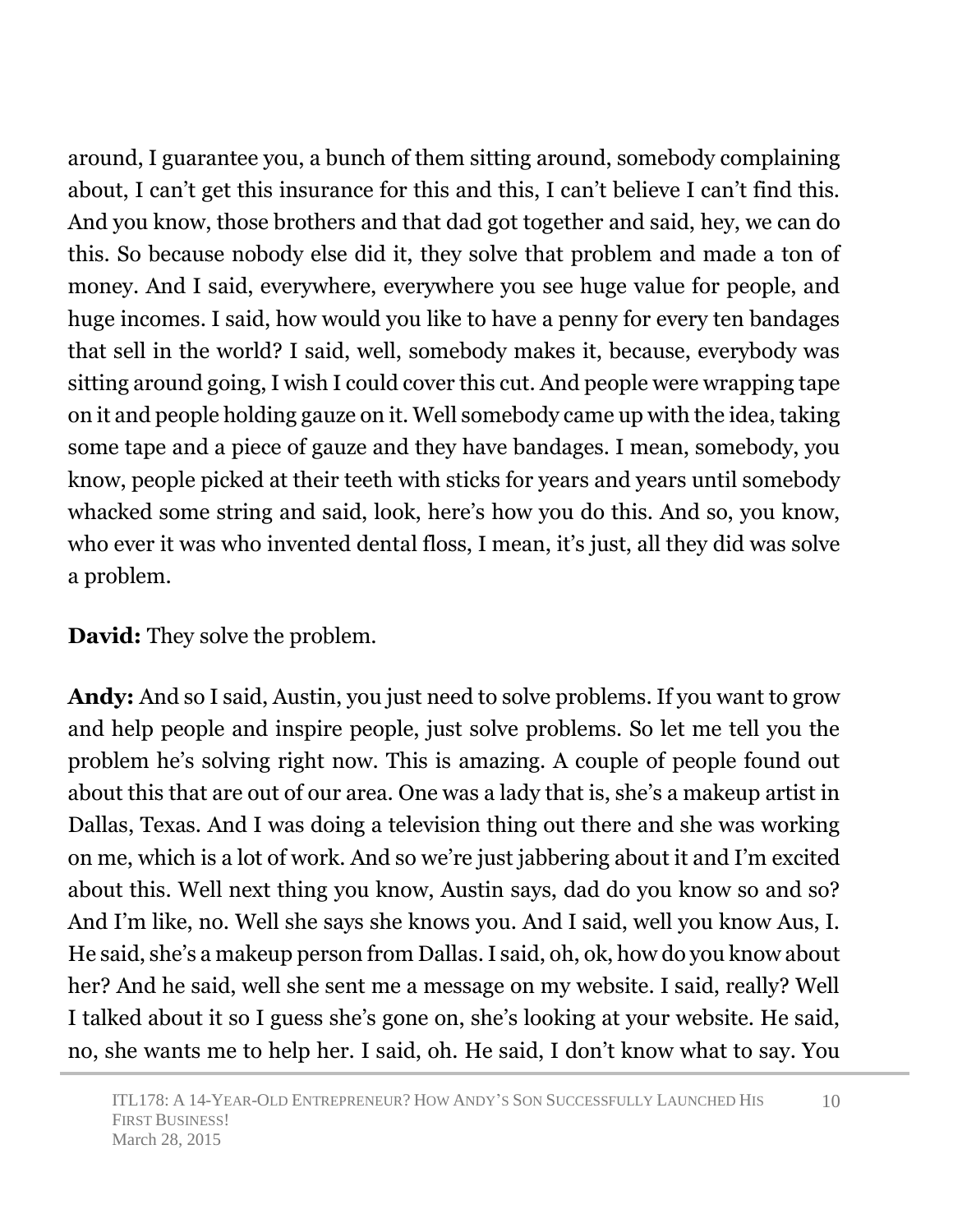know, do I tell her that I, you know, I'm in Orange Beach? And I said, well, what is she want? He said, well she wants to have citrus trees. And I said, well can she? And he said, well dad, she lives in Dallas, you know, the weather there, they freeze all the time. So she's wanting to plant some citrus trees and so she can't. And I said, ok, well, just think it through. I said, you gotta answer her some way. So he comes back to me and he says, dad, he says, I want to solve her problem. I said, ok. He said, her problem is she lives in an area that's too cold. And her problem is that her person that she wants to help her, lives thousand miles away. He said, so you know, we grew trees in pots. And I said, right? He said, we still have trees in pots. I said, right. He said, you know there is a way that I prune them to keep them small. And they produce like crazy and I have to treat them differently but we have trees in pots. And I said, right. He said, dad, we had four Meyer lemon trees and those four Meyer lemon trees in pots produced 250 Meyer lemons last year. I said, ok, right. He said, dad, anybody can grow a citrus tree in a pot. They can live in Minnesota and have a citrus tree in a pot. I said, how? He said, well, you just, the pots are not so huge that you can't move them. He said, you just leave them outside all summer, in the sun, and just put them in a sunny place inside during the winter. Or if you live in a place like Dallas, all she have to do is bring it in several times a year and just slide it in a garage. And just slide it out when the freeze is over. I said, seriously? He said, that's all you have to do. He said, now, there's different things you have to do and he said, so how about if I arrange a Sporty Citrus plan for pots and I have pictures and how to do it, and what to get. And every single thing from A to Z, and I can even tell her where to get her tree, what kind of pot, how to do the pot. He said, I can give her the whole year's thing and I can put it on a document. And according to what she wants to grow, I can put in her specific kind of fruit, her climate. He said, I can make this right for her. I can make it right for anybody. And he said, and then, I'll just charge like one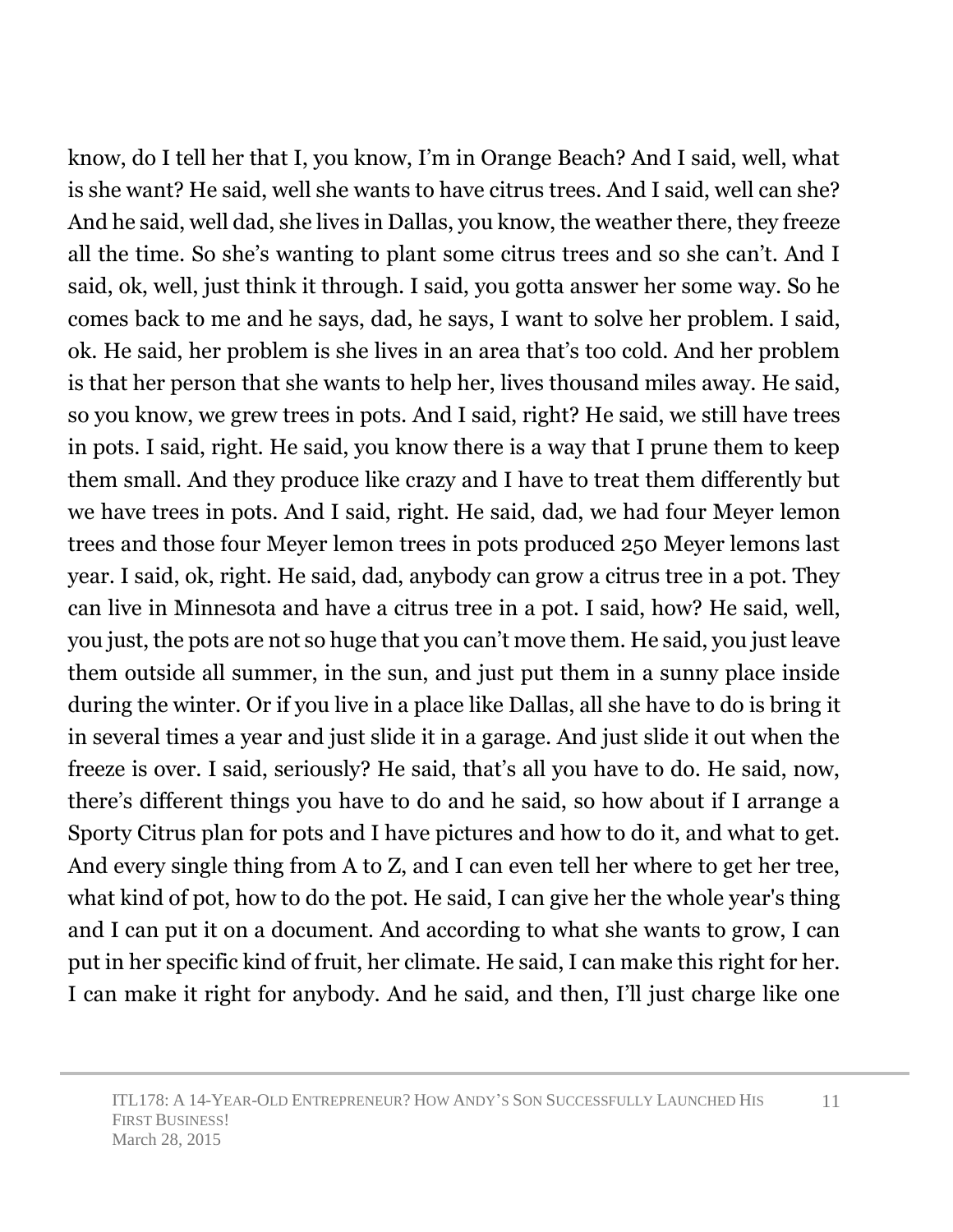price and then you get your plan and there's where to do everything, there's the pictures of it, there's how to do it.

**David:** That's amazing.

**Andy:** I said, Austin I think that'll work. So he did that, he did that with her. Then a guy found out about it in Colorado Springs and Daniel Day, got the Sporty Citrus plan for pots. And so he's growing citrus trees in Colorado Springs, with his family, this great thing with his kids. And so, I mean, it is amazing. Anyway.

**David:** Andy, as I'm hearing you talk about this, this is fantastic. And I think what spurn this on, you mentioned on a previous episode, whenever that was, that Austin was speaking to the local garden club.

## **Andy:** Yeah.

**David:** Which is amazing. So there's this 15-year-old in Orange Beach that's talking to a group of "life timers" in gardening, and teaching them something. That's fantastic. But what do you think about the possibility of having Austin join us on a future episode to talk about this a little bit further.

**Andy:** Oh man, you ask him.

**David:** Can we get him out of school?

**Andy:** Listen, if you tell him you have to do it during school time, he's on it right away. But I mean, you ask him, I'm not gonna ask him.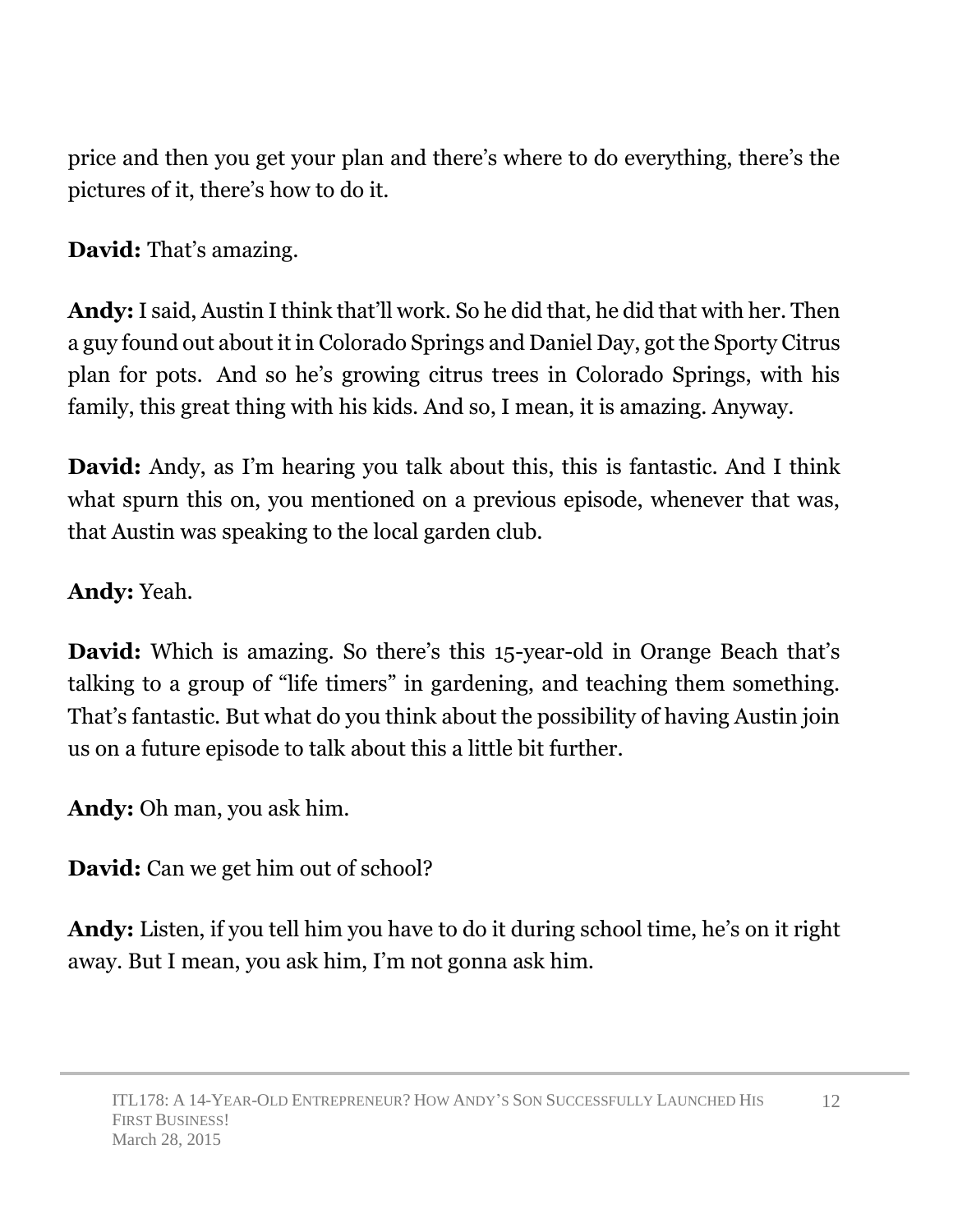**David:** I will. I think people would love it. I think he could provide an amazing perspective. And I think it's anyone that's listen to you or read your books Andy, I think he's seen the connection here. And again, we're talking about a proud dad but more importantly we're talking about someone who has observed and who has listened and has sought knowledge and is trying to help people. And Andy that's your number one goal and Austin's figuring out a way to solve people's problems. And he's being extremely creative and entrepreneurial, and aggressive about it. Especially for someone that is, I'm not gonna say young because he is much more mature than a 15, than any other 15 year old I've met.

**Andy:** Well he's a great guy. He got his momma's looks and so that's a good thing.

**David:** Praise the Lord for that.

**Andy:** Yeah. He didn't get his daddy's nose, which is great. And you say he's creative, and he continues on with this theme of value, value for people. Because I told him, I said, Austin, if you'll just get your mind of, what you're getting or you're trying, if you get your mind of your own business or whatever. And you get your mind on helping other people. I said, you'll have enough business. And so he keeps coming to me with these ideas about what people need to know. And this will only take a second. Let me just tell you this because I think this is very cool. But also I just pull this up. If you go to SportyCitrus.com and you know, there's all different click throughs you can do to see the different kind of trees and all like that, but there is a thing CR pricing. And on that page, there's three things. There's planting, tree care and consulting. And on consulting there's an on site consult, where he would like come to somebody's house in the Orange Beach area. But the off site consult, is the pot thing, right. And so Austin said, dad, you know what most people don't know about citrus trees? That blows people away and that people get to have, will do them in pots, just everywhere. I said, what's that? He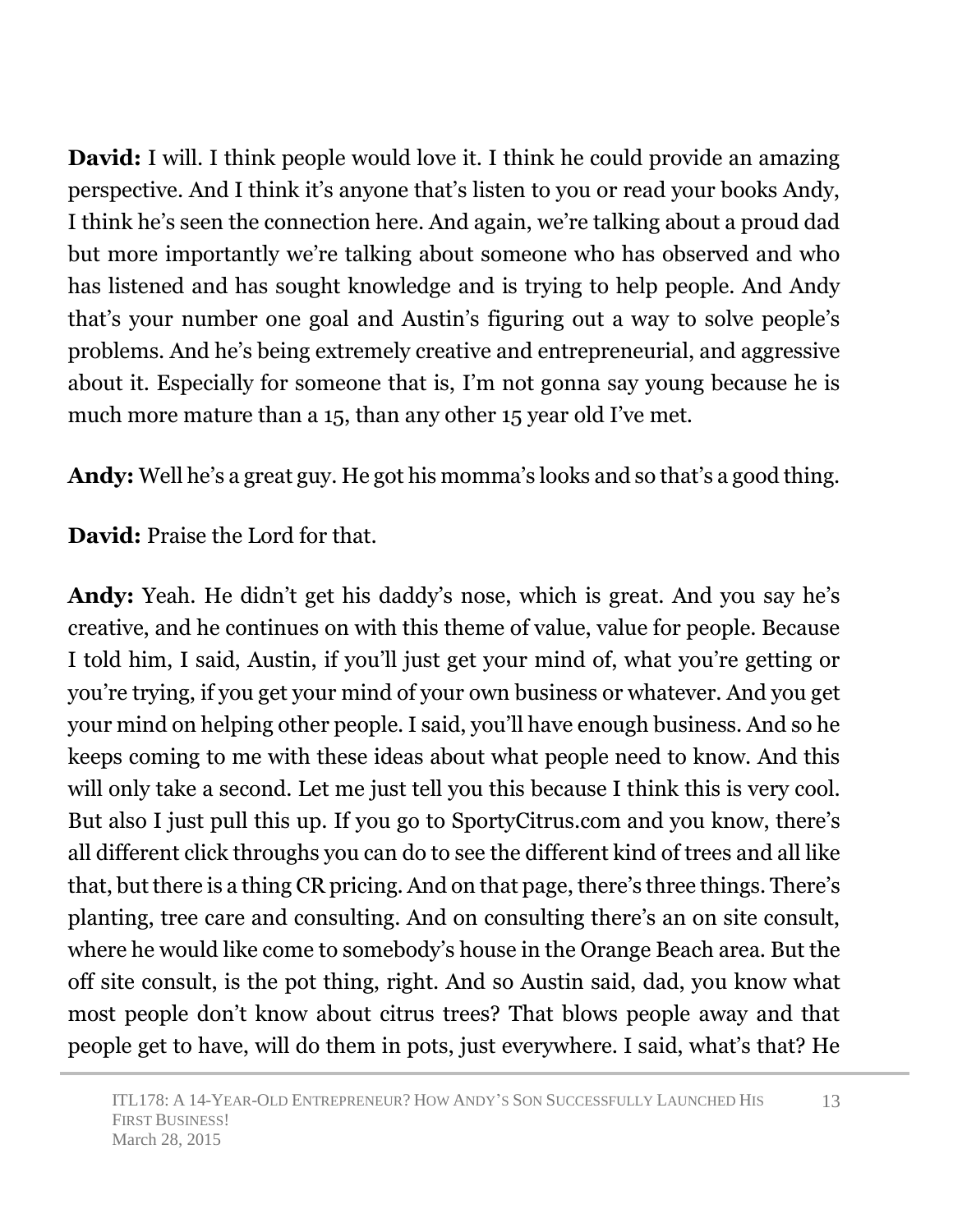said, it's the greatest flowering plant you'll ever have. He said, because when they're blooming, you know how they smell. And he said, to have that indoors, or out by your back door, in the summertime, it's unbelievable. He said, most people don't know, Meyer lemons bloom three different times during the year. They put on three different crops. And I said, that's right because we have these Meyer lemons that have little bitty green lemons, medium size green lemons and then kind of ripe lemons. And he said, but here's the big thing that pot plan people need to know. And he said, you know when you have tomatoes or blackberries or something like that, and when they get ripe, you got to pick them. Because if you don't get ripe, they get riper until they start rotting. And he said, so most people believe that everything's like that. He said, but citrus is not like that. When the citrus gets ripe, he said, most people don't know this, because commercial growers pick it all at one time. He said, but when the citrus gets ripe, it just kind of stays that way. And he said, so in November, when those Meyer lemons are ripening, before Thanksgiving, he said, they will stay ripe and you can use them until March when it blooms again. And then you're kind of starting some more stuff. He said, but you have this tree right there indoors with fruit on it. And if you need a lemon to squeeze on your fish that night, you just pick one lemon. And he said, so you use that tree like you would use a refrigerator or use a supermarket. And you have that tree providing you lemons or providing you calamondins, the golden limes. And you have it all winter long. He said, because it's perfect for a pot thing because the citrus is ripe in the winter. So you have it inside. And it's a great gift, think about that. People could give this plan for Mother's Day or for a birthday present or for their kids. And I said, ok buddy, ok. He's excited.

**David:** That's fantastic. Ok well than I'm definitely, I'm going to ask him, I'm gonna reach out, we'll try to get him on a future episode. But that's fantastic. Well

14